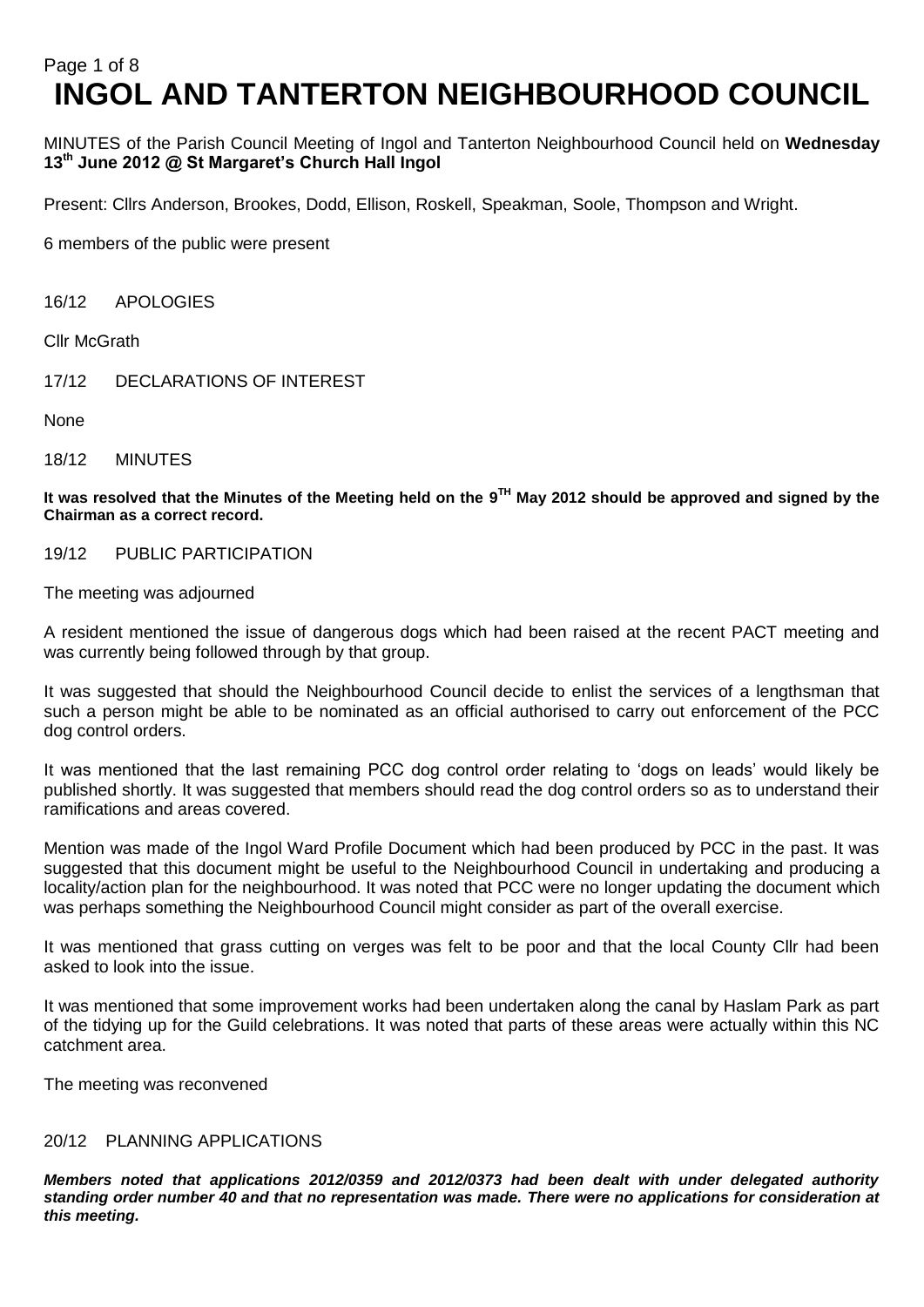# Page 2 of 8

#### 21/12 PAYMENTS

#### **It was resolved that the under mentioned payments should be authorised:**

| 300001 | <b>Zurich Municipal</b> | Insurance                     | 225.00  |
|--------|-------------------------|-------------------------------|---------|
| 300002 | W V Mcennerney-Whittle  | Salary & Expenses 1/4 to 30/6 | 1060.06 |
| 300003 | l Inland Revenue        | Tax deductions 1/4 to 30/6    | 670.00  |
| 300004 | <b>Viking Direct</b>    | Stationery                    | 219.97  |

#### 22/12 LENGTHSMAN

Members had been asked to consider the appointment of a lengthsman following compilation of a list of identified work and job description from other local councils in the area as per reports enclosed with the agenda

**It was resolved that a lengthsman should be appointed on a service contract for the 9 month period 1/7/2012 until 31/3/2013 on the basis of an average of 6 hours per week at a rate of £12.50 per hour with reviews taking place at such time that the Precept budgeting process was undertaken later this year and then shortly before the expiry of the contract itself in March 2013.**

**It was then further resolved that Peter Greenwood (lengthsman to Lea and Cottam) should be appointed since he already possessed the necessary experience, skills, equipment, risk assessment knowledge and flexibility to meet this Council's perceived needs.**

## 23/12 PROJECTS

Members had been asked to consider and approve that project work previously done under neighbourhood management or PACT should now normally be routed through the Neighbourhood Council and if so consider compiling a data base of potential projects.

**It was resolved that project work previously done under neighbourhood management or PACT should now normally be routed through the Neighbourhood Council and that members should now advise the Clerk of potential projects so that a data base of works could be compiled for consideration.**

#### 24/12 WORKING GROUPS

Members had been asked to consider the appointment of working groups for the following purposes:

 To investigate the number, siting, type, procurement and cost of notice boards and provide recommendations for consideration at the next meeting

#### **It was resolved that Cllrs Ellison and Dodd should comprise this working group**

 To investigate the frequency, editorial, compilation, printing, cost and delivery of a Neighbourhood Council newsletter for consideration at the next meeting.

#### **It was resolved that Cllrs Roskell and Speakman should comprise this working group**

 To investigate the procurement, cost and compilation of a web site for consideration at the next meeting.

#### **It was resolved that Cllrs Brookes and Ellison should comprise this group**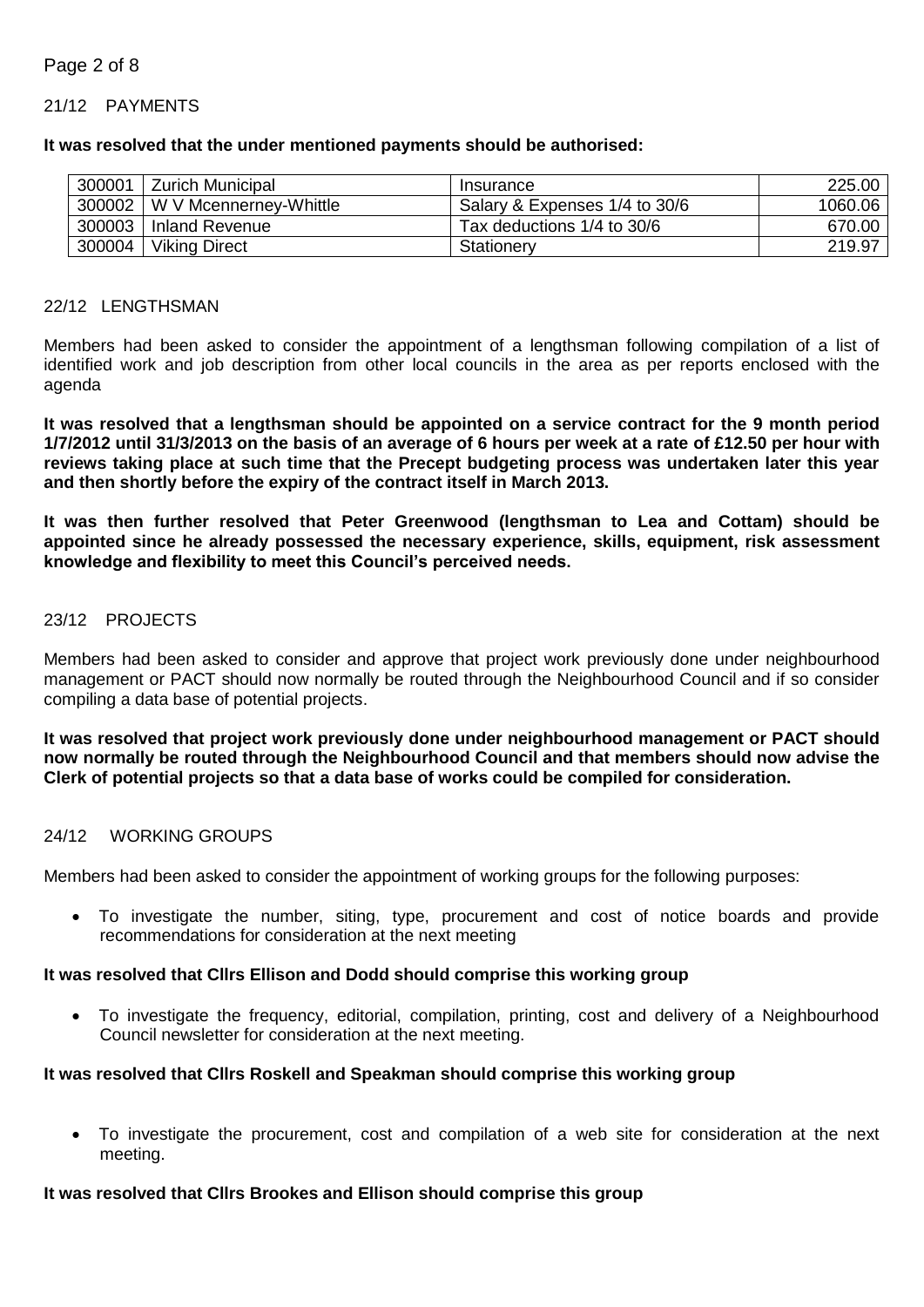# Page 3 of 8

 To investigate the location, procurement and cost of signage at the entrances to the Neighbourhood Council area for consideration at the next meeting.

# **It was resolved that Cllr Anderson would undertake this investigation**

To investigate and suggest how a brand logo might be developed for consideration at the next meeting.

# **It was resolved that Cllrs Roskell, Speakman and Wright should comprise this group**

 To investigate the cost and planting arrangements for mass bulb planting on roundabouts on Tom Benson Way for consideration at the next meeting.

# **It was resolved that Cllrs Brookes. Soole and Wright should comprise this group**

 To investigate how this Council might wish to take forward a consultation exercise with its electorate with a view to putting together an action plan / locality plan to inform its policies and actions going forward for consideration at the next meeting.(This was a stated objective of the original Steering Group prior to the formation of this Council – budget provision of £5K has been made within the Precept)

## **It was resolved that Cllrs Anderson and Brookes should comprise this group**

 To establish relationships with the voluntary sector with a view to procuring support for such projects that the Council might undertake from time to time.

## **It was resolved that Cllr Anderson and Dodd should comprise this group**

*It was suggested that members who are not part of any particular working group but feel that they have beneficial input to give should contact the working group members so that their ideas may be taken into account in arriving at recommended conclusions.*

*It was noted that each group should now undertake such investigation as necessary and provide a written report of recommendation for the consideration of this Council at its July meeting or later as practicable.*

# 25/12 LALC

**It was resolved that this Council should become a member of LALC from 1st July 2012, the fee for the first year being on a pro rata basis to the normal annual subscription.**

#### 26/12 PRESTON AREA COMMITTEE

**It was resolved that this Council should become a member of the Preston Area Committee and that Cllrs Brookes and Ellison would be this Council's regular members and would invite one other member to attend along with them on a rotational basis so that all members were given the opportunity to take part.**

*It was noted that a short report should be provided back to this Council concerning any pertinent points discussed at these meetings which are relevant to this Council. Full minutes produced by the Secretary of the Committee are produced and will be circulated as and when received for information purposes. Items requiring a decision of this Council will be placed to the agenda.*

*This committee is formed from PCC local councils who wish to attend – the first part of the meeting is open to all local councils whilst the second part of it is only open to LALC members*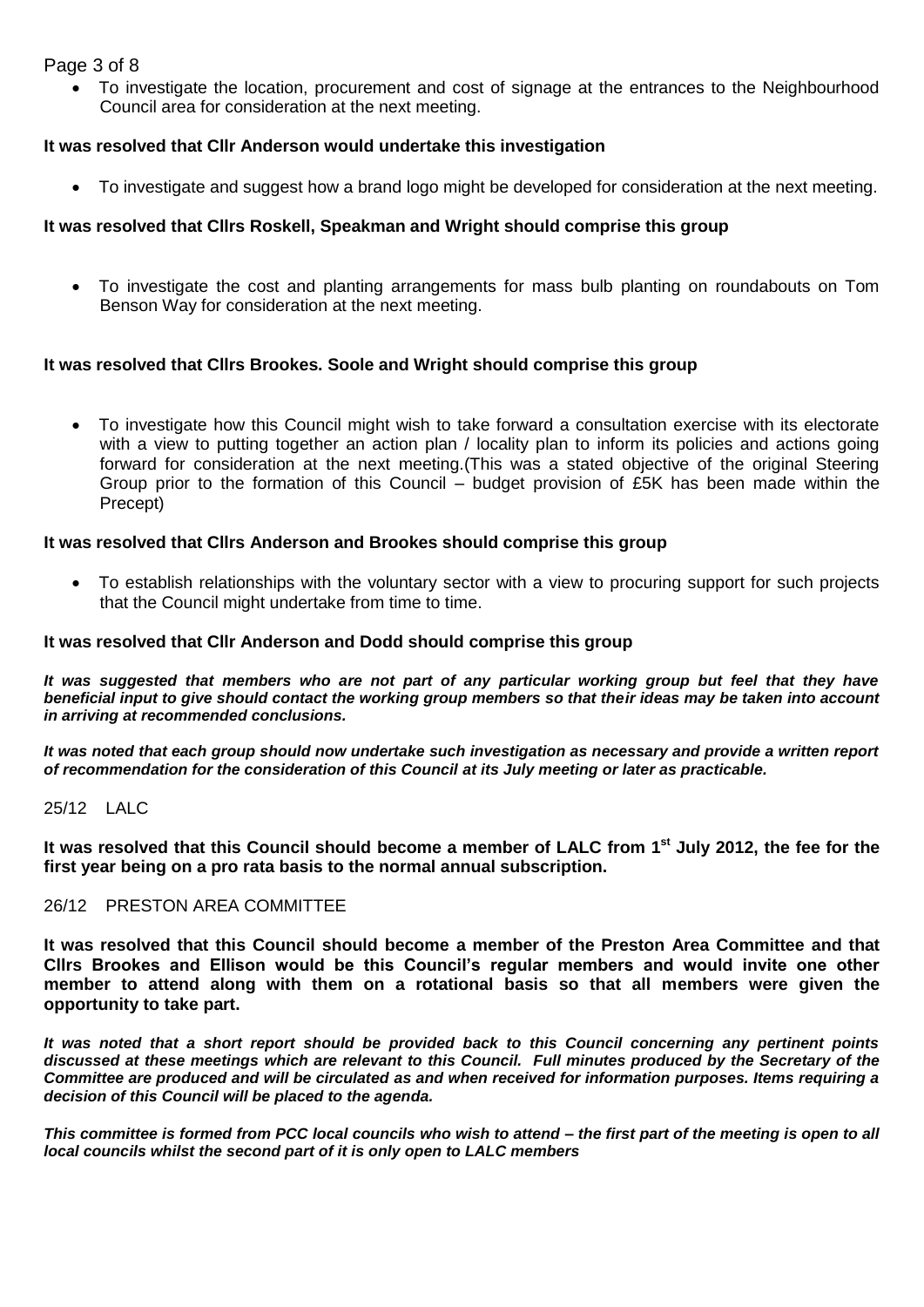# 27/12 LDF SITE ALLOCATIONS PREFERRED OPTIONS CONSULTATION

Members had been asked to consider making representation regarding the LDF Site Allocations Preferred Options Consultation papers details of which had previously been advised to members. A proposed response was enclosed with the agenda *(prepared by working group appointed at the last meeting to undertake same)*

## **It was resolved that the proposed response provided by the working group should be accepted and forwarded to Preston City Council for their consideration as below:**

## **Local Development Framework Sites for Preston Response to the Preferred Options Consultation Document**

The Ingol and Tanterton Neighbourhood Council would respond to the Sites for Preston Preferred Options consultation document as follows.

## **Background**

The Planning Inspector, at the examination stage of the published Core Strategy document required that Preston City Council identify sufficient land for housing such as to provide a supply based upon the former Regional Spatial Strategy (RSS) requirement of 507 units per annum over a plan period of fifteen years until 2026.

The published Core Strategy document has identified both Cottam and Higher Bartle as 'Strategic Sites', ie local areas for growth, around which future housing development will be concentrated in the North West of Preston.

The nett result is that a substantial area of what is currently green field, bounded by Lightfoot Lane/Hoyles Lane, Sandy Lane, the M55 motorway and Garstang Road are being promoted for housing development; through the 'Sites for Preston Preferred Options' consultation document. This area is referred to by the generic term 'North West Preston'.

#### **Sites within Ingol and Tanterton**

#### *Tulketh High School; site ref: HS1.19*

This site has been identified as providing some thirty houses. The allocated area is a former orchard, now a significant green space in the grounds of Tulketh High School. The main Tulketh High School building is no longer in use and is currently mothballed. The future of the school building is uncertain. The site is a highly visible green space as you enter Ingol from the South. The adjacent road network suffers from chronic flooding problems which are as yet unresolved. Schools form part of the overall infrastructure provision. The future provision of some four thousand plus houses in the North West of Preston is to generate a review of the whole infrastructure provision. The outcome of this review is uncertain; particularly in respect of future secondary schools provision. The Preferred Options document addresses primary school provision; it does not address secondary school provision. It has to be demonstrated that the site is surplus to future need.

Until such a review is undertaken it is recommended that the site is not taken forward in the Sites for Preston Preferred Options.

#### *Land North of/adjacent to Tom Benson Way; site ref: HS1.23*

This site lies between Tom Benson Way and the Lancaster Canal. The site has its own dedicated access off Tom Benson Way via the UCLAN Sports roundabout. It will also have direct access to the proposed Ingol and Cottam railway station. In the immediate vicinity are the Ribble Link top lock and mooring/turning area, Halsam Park, UCLAN Sports, the potentially re opened Ingol golf course, a proposed Tesco store, a proposed marina and a proposed nature reserve to be allocated as part of that development. There is also the provision of some further four thousand plus homes at Cottam Hall, Cottam Brickworks and 'North West Preston' sites to consider.

There is no objection to the site being allocated for housing. However, it is considered that this site, if allocated for housing, would represent a missed opportunity. The Lancaster Canal currently has no defined end in Preston. There is no 'destination' as such. The extension of the current mooring/turning area to form a marina/boat yard and the provision of a visitor centre on the site would provide such a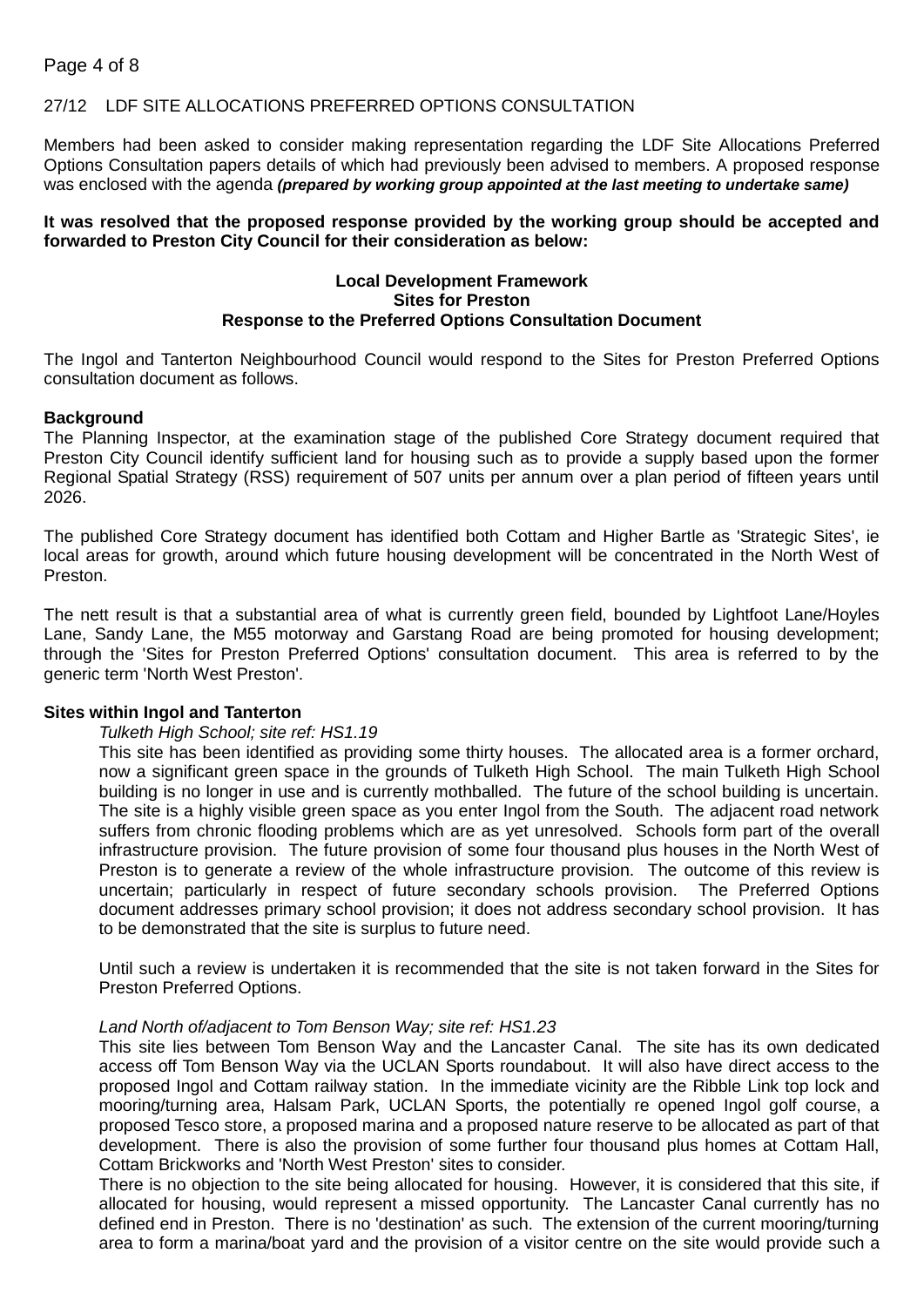# Page 5 of 8

destination with a variety of complementary associated activities. It would become a readily accessible destination of choice. There would also be the potential for further local employment opportunities in what is currently categorised as a deprived area.

It is recommended that the site be developed along the lines noted above rather than allocated for housing. If housing is to be taken forward then any 'Design and Access' criteria must take account of the proximity of the Lancaster Canal and Tom Benson Way.

## *Proposed Ingol and Cottam Railway Station*

The 1975 plan for the development of the Central Lancashire New Town included a new railway station at Ingol and Cottam. To date this has failed to come to fruition. The proposal is included in the current Preferred Options document for the period 2018-2026. Its continued inclusion is to be welcomed.

However, the Blackpool to Preston line is currently being electrified as part of the Network Rail 'Northern Hub' proposal. The proposed construction of a new railway station a mere five years after the electrification works are completed is not considered cost effective. Indeed, it might result in extended further delays to the provision of the proposed railway station.

It is strongly recommended that discussions are held with Network Rail, Lancashire County Council and UCLAN as a matter of some urgency such that:

- either the construction of the proposed railway station is brought forward for inclusion into the current 'Northern Hub' electrification works programme
- or provision is made in the current 'Northern Hub' electrification works for the ready incorporation of a new railway station.

There are potential cost and delivery implications in not doing so. The timely provision of a new railway station would complement the development of the adjacent site North of Tom Benson Way, reference H1.23, development of Cottam Hall, development of Cottam Brickworks and the UCLAN Sports facility in the manner noted previously.

## *Area of Major Open Space (principally the Ingol Golf Course)*

The designation of the Ingol Golf Course, the adjacent amenity space lands currently in the ownership of HCA and the Tulketh High School playing fields as an 'Area of Major Open Space' is to be welcomed.

Given the proposals to develop Cottam, together with 'North West Preston' as a significant 'Preferred Site', it is considered that there is now an overwhelming case to ensure retention of this 'Area of Major Open Space' in its totality. The level of housing development proposed will increase the need and demand for a readily accessible golf course and also for informal publicly accessible greenspace for walking and informal recreation.

However, the designation of 'Areas of Major Open Space' given in clause EN3 does not reflect the proposed rewrite of Core Strategy Policy 19 as accepted by the Preston LDF planning team and the Planning Inspector at the recent resumed Core Strategy Housing examination. Indeed clause EN3 is currently worded in terms that 'development will be permitted provided that....'. This is contrary to the terms in which all other environmental clauses in the Sites for Preston Preferred Options consultation are expressed. These are generally worded in terms of 'development will be limited to....', 'development will be restricted....', or 'development will not be permitted unless....'. This latter wording might better accord with the 'as published' version of the National Planning Policy Framework (NPPF) document in respect of sustainable development and the protection afforded by the 'open spaces' provisions.

The designation and extent of the 'Area of Major Open Space' is welcomed. It is recommended that the current wording in the Preferred Options paper in respect of the 'Areas of Major Open Space', Policy EN3, together with Policy EN5 in respect of 'Protection of Existing Green Infrastructure', require to be reviewed and re drafted to to give the degree of protection envisaged in the recently accepted re draft of Core Strategy Policy 19.

#### **Sites adjacent to Ingol and Tanterton**

#### *North West Preston; sites ref: HS1.4, HS1.5 and HS1.6*

The Public Examination of the Core Strategy has determined that Preston City Council identify sufficient sites for some eight thousand plus houses by 2026. That figure is a given, it is not open to debate. Preston City Council have already identified housing renewals and brownfield sites. This still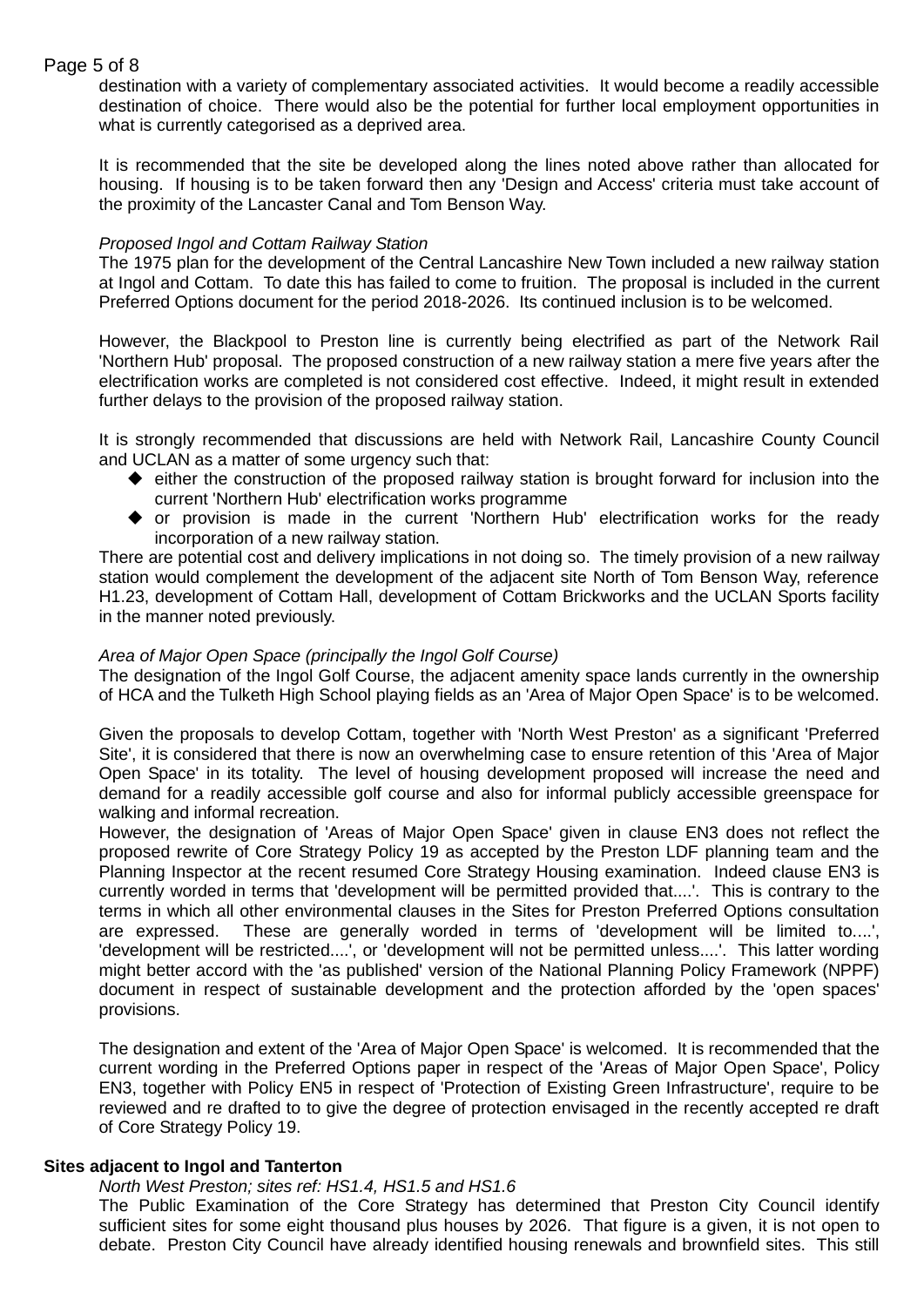# Page 6 of 8

leaves what are effectively greenfield sites for the provision of some five thousand plus homes. Current planning permissions/applications at Whittingham Hospital, Haydock Grange, Cottam Hall and Cottam Brickworks will account for approximately half of this total. This still leaves some two thousand five hundred houses. Given the concerted efforts of landowners and developers to put forward land North of Lightfoot Lane/Hoyles Lane, Preston City Council have identified sites reference HS1.3, HS1.4, HS1.5 and HS1.6, identified collectively as 'North West Preston'. These sites are to be delivered in a phased manner, East to West. The 'Sites for Preston Preferred Options' consultation document recognises the importance of delivering the supporting infrastructure in a similar manner, see Policy MD2. However, that supporting infrastructure has yet to be fully identified and costed.

Given the requirements placed upon the City Council planners to provide for some five thousand plus houses, 'North West Preston' is accepted as a Preferred Option, with the proviso that development is phased and that delivery of the supporting infrastructure is also phased to complement the development.

# *Cottam Hall; site ref: HS1.1*

This site is currently subject to a Planning Application by the HCA for some twelve hundred houses. The development would complete the whole of the Cottam site as originally envisaged and promoted by CLDC, predecessor to HCA, some thirty plus years ago. The major infrastructure put in place some thirty years ago by CLDC was intended to complement the completed Cottam development.

The proposals for Cottam Hall are considered acceptable.

## *Cottam Brickworks; site ref: HS1.1*

The site has received planning permission for the food/retail store. Further planning applications for some two hundred houses/apartments and a marina are anticipated to complete the proposed development of Cottam Brickworks. The development is on a brownfield site. The proposals would create some two hundred plus permanent jobs in an area of deprivation. The proposed marina would enhance the leisure use of the Lancaster Canal.

The proposals for Cottam Brickworks are considered acceptable.

#### **Principal Issues**

#### *Infrastructure provision*

The principal objection heard to any further development in the North West of Preston is that 'the existing infrastructure will not be able to cope'. This comment usually refers to the transport infrastructure but includes the wider supporting infrastructure such as schools, health centres, etc. The requirement to upgrade the existing infrastructure is fully recognised in the 'Sites for Preston Preferred Options' paper. However, assessment of the required transport infrastructure will not be available until September 2012 at the earliest.

The provision of new infrastructure associated with housing, and other development, will in future be primarily funded through the 'Community Infrastructure Levy' or CIL. In respect of housing, the CIL is simply a charge on a developer, payable to the local Planning Authority, calculated on the gross plan area of the houses at a unit rate per square meter. The CIL for any development is payable within sixty days of commencement of the development.

The proposed further development of Cottam Hall (site ref. HS1.1) will effectively complete the works initiated by the former CLDC in the North West of Preston, for which CLDC provided the primary supporting infrastructure. On completion of Cottam Hall, that infrastructure may be assumed to be operating close to capacity, be it roads, schools, health facilities etc. Why otherwise would CLDC provide any more than they reasonably fore saw was necessary at that time?

The further developments making up 'North West Preston' plus Cottam Brickworks will require to utilise that existing infrastructure. Those same developments will be phased over some fifteen plus years. The required upgrading and provision of new infrastructure will also be phased. There may well be improvements to the infrastructure that are by necessity required early in that process; typically significant improvements to Tom Benson Way/Eastway/Broughton roundabout and also Lea Road. Providing these significant improvements may well create a funding gap between what is raised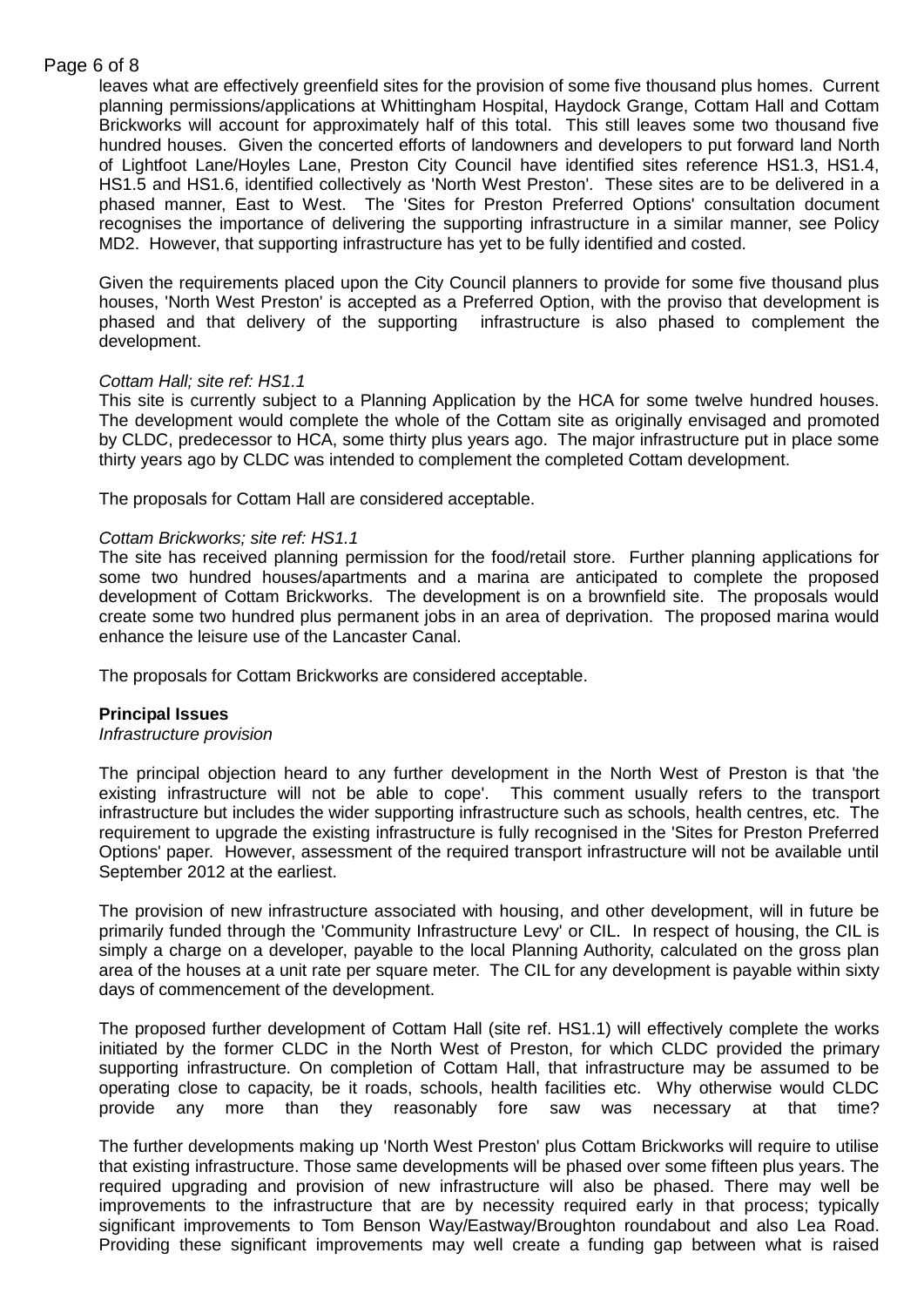# Page 7 of 8

through the CIL on the early developments and the provision of the infrastructure improvements; much as per the current scenario with the Broughton by pass and development at Whittingham Hospital. Lancashire CC have difficulty in funding that gap in the immediate future to the extent that it is still doubtful if the by pass will be constructed as envisaged. It is currently under review. Previously, in the development of Preston, HM Treasury through CLDC funded that gap with CLDC also acting as the development agency. In the current proposals, that development agency is not readily identified. It needs to be. The problem arises because Preston CC are responsible for promoting the Local Plan but Lancashire CC are responsible for providing much of the primary infrastructure.

The argument relates to concerns already expressed as to the adequacy of existing infrastructure. This is recognised in the Preferred Options paper. The Preferred Options paper refers to development being phased. What is not discussed in any depth is the provision, phasing and adequate funding of the necessary infrastructure that supports such development. It is noted that the Transport Review is due to be presented in September 2012; some twelve months earlier than initially envisaged. That Transport Review needs to be thorough and comprehensive and include phasing and funding proposals. This is also true for the other primary infrastructure proposals such as schools, health centres, sewerage, drainage etc. Otherwise the required primary infrastructure will not be delivered timeously, if at all, to the satisfaction of the existing and future residents.

# *Tulketh High School*

With the proposed development of some four thousand homes in the North West of Preston by 2026, the provision of sufficient school facilities will be paramount. Expansion of the primary school facilities is identified in the proposals for the completion of the Cottam Hall development. What is not identified in the Preferred Options paper is the requirement for and provision of further secondary school facilities, if at all. Tulketh High School was recently closed and the main building mothballed. Part of the site is proposed for a small scale housing development. It is recommended that with the scale of development proposed for North West Preston that a review of the provision of school facilities is undertaken, particularly in respect of retaining the existing site at Tulketh High School for future use, if not the existing main building.

#### *Area of Major Open Space*

It is considered that the current wording in the Preferred Options paper in respect of the 'Areas of Major Open Space', Policy EN3, together with Policy EN5 in respect of 'Protection of Existing Green Infrastructure', require to be reviewed and re worded to to give the degree of protection envisaged in the recently accepted re draft of Core Strategy Policy 19.

#### **Summary and Recommendations**

Ingol and Tanterton will be directly affected by the major developments proposed for North West Preston. The timeous phased provision of adequately funded infrastructure will be key to the proposed development.

'North West Preston' is accepted as a Preferred Option, with the proviso that development is phased and that delivery of the supporting infrastructure is also adequately funded and phased to complement the development.

The scale of the proposed developments in North West Preston require the 'Areas of Major Open Space' to satisfy the need for and provide the recreational and environmental open space for the area. Adequate protection of these Open Spaces

in totality is required through both the Core Strategy document, the Preferred Options paper and the Development Plan Documents.

The Tulketh High School site is not taken forward until a review of schools provision has been undertaken.

Construction of the proposed railway station at Ingol and Cottam is brought forward for inclusion into the current 'Northern Hub' electrification works programme or provision is made in the current 'Northern Hub' electrification works for the ready incorporation of a new railway station.